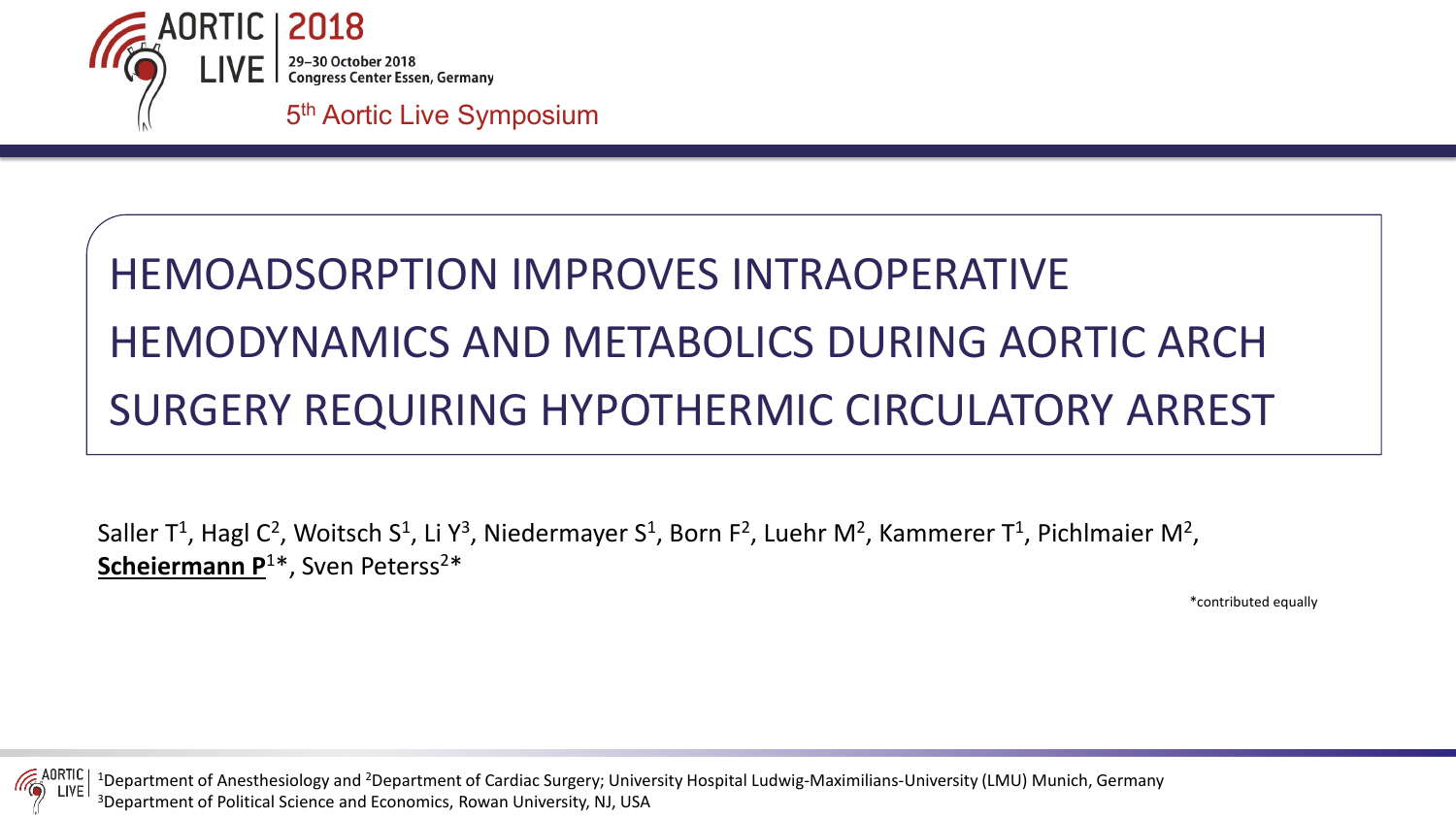### **Disclosure**

Patrick Scheiermann, MD, PhD

I have the following potential conflicts of interest to report:

Consulting  $\Box$ 

- Employment in industry
- Stockholder of a healthcare company
- Owner of a healthcare company  $\blacksquare$

Other(s)  $\Box$ 

I do not have any potential conflict of interest

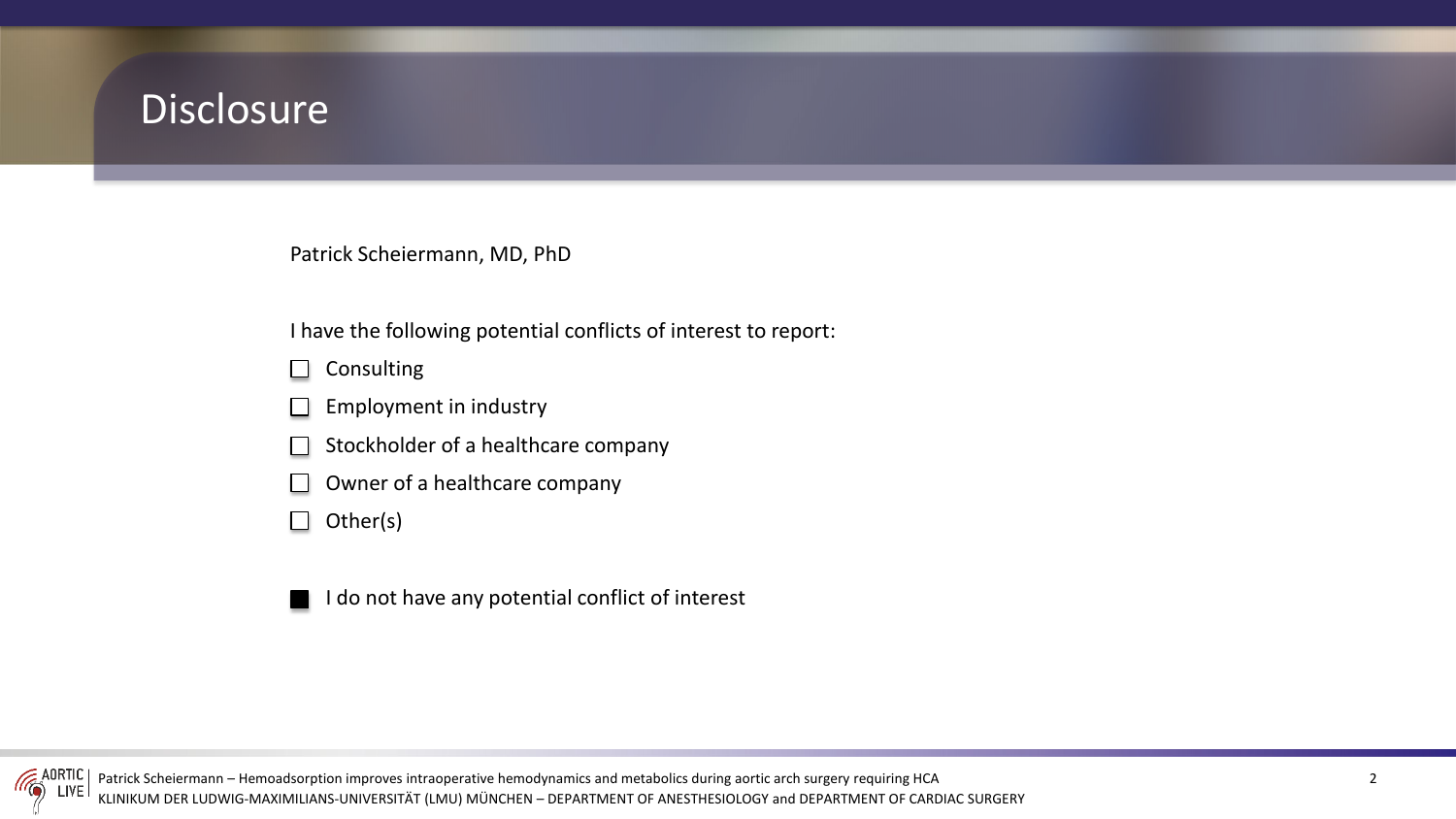### Background

- Systemic inflammatory response syndrome (SIRS) is common after cardiovascular surgery using cardiopulmonary bypass (CPB)
- $\rightarrow$  Vasoplegia, organ dysfunction, death<sup>1</sup>
- Aortic surgery extending into the aortic arch requires mild to deep hypothermia and circulatory arrest (HCA) with adjunct selective antegrade cerebral perfusion (SACP)
- $\rightarrow$  2<sup>nd</sup> inflammatory trigger<sup>2</sup>
- Hemoadsorption (HA) may potentially alleviate inflammatory response associated with HCA<sup>3</sup>
- $\rightarrow$  Rapid elimination of proinflammatory cytokines from the blood (sepsis studies)

3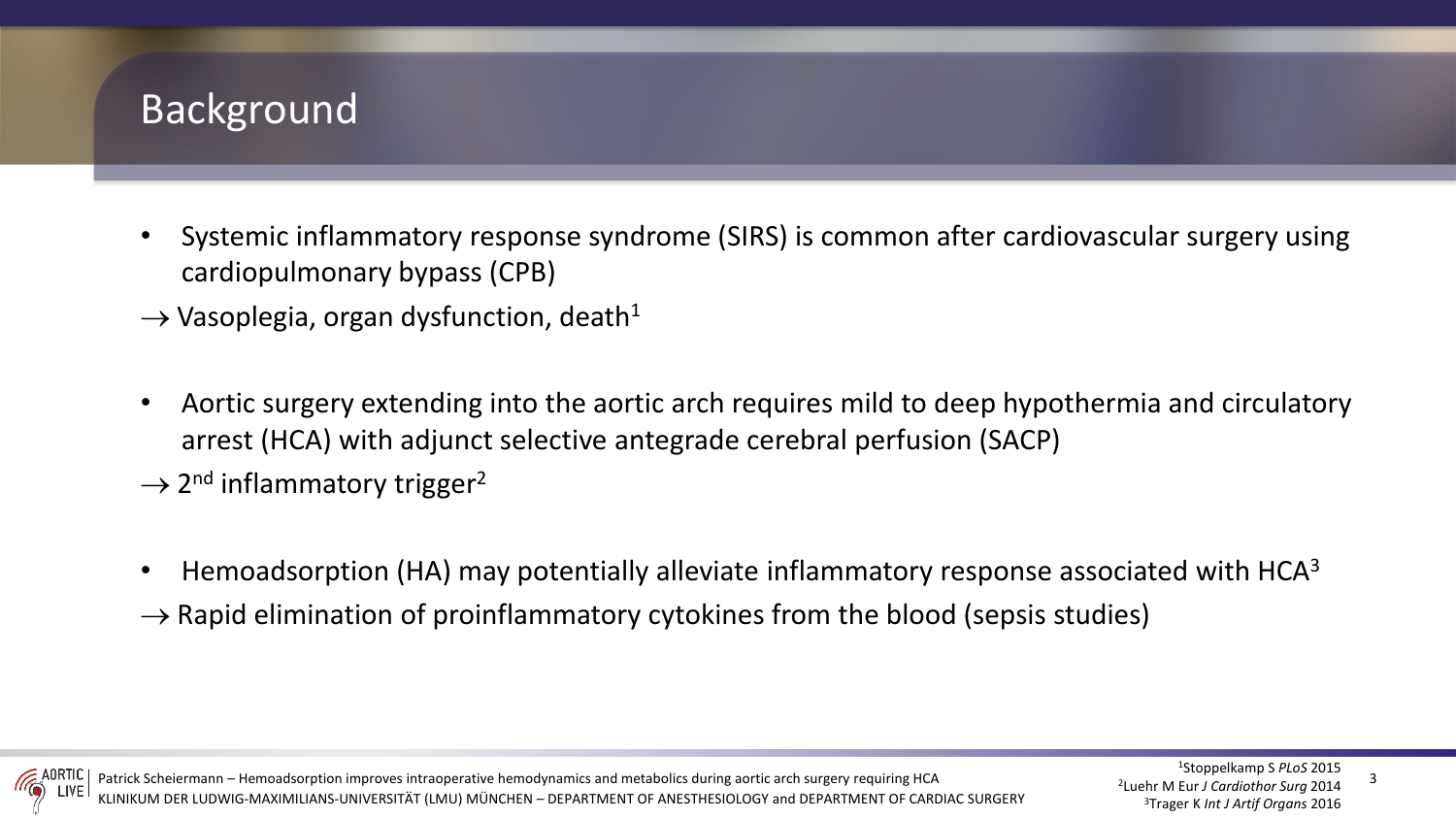### Pilot studies on HA in cardiovascular surgery

- Pilot study on the effects of HA in cardiac surgery (n=37) $1$
- No effects of HA on need for vasopressors
- No effects of HA on need for blood transfusion
- No effects of HA on mortality
- HA during CPB is feasible and safe → **benefit for patients with SIRS?**
- Pilot study on the effects of HA in cardiac transplantation (n=32)<sup>2</sup>
	- Need for vasopressors↓
	- Need for RRT↓
	- Trend towards shorter length of MV and ICU stay
	- **HA treatment without obvious adverse events** → **benefit for patients with ischemia/reperfusion?**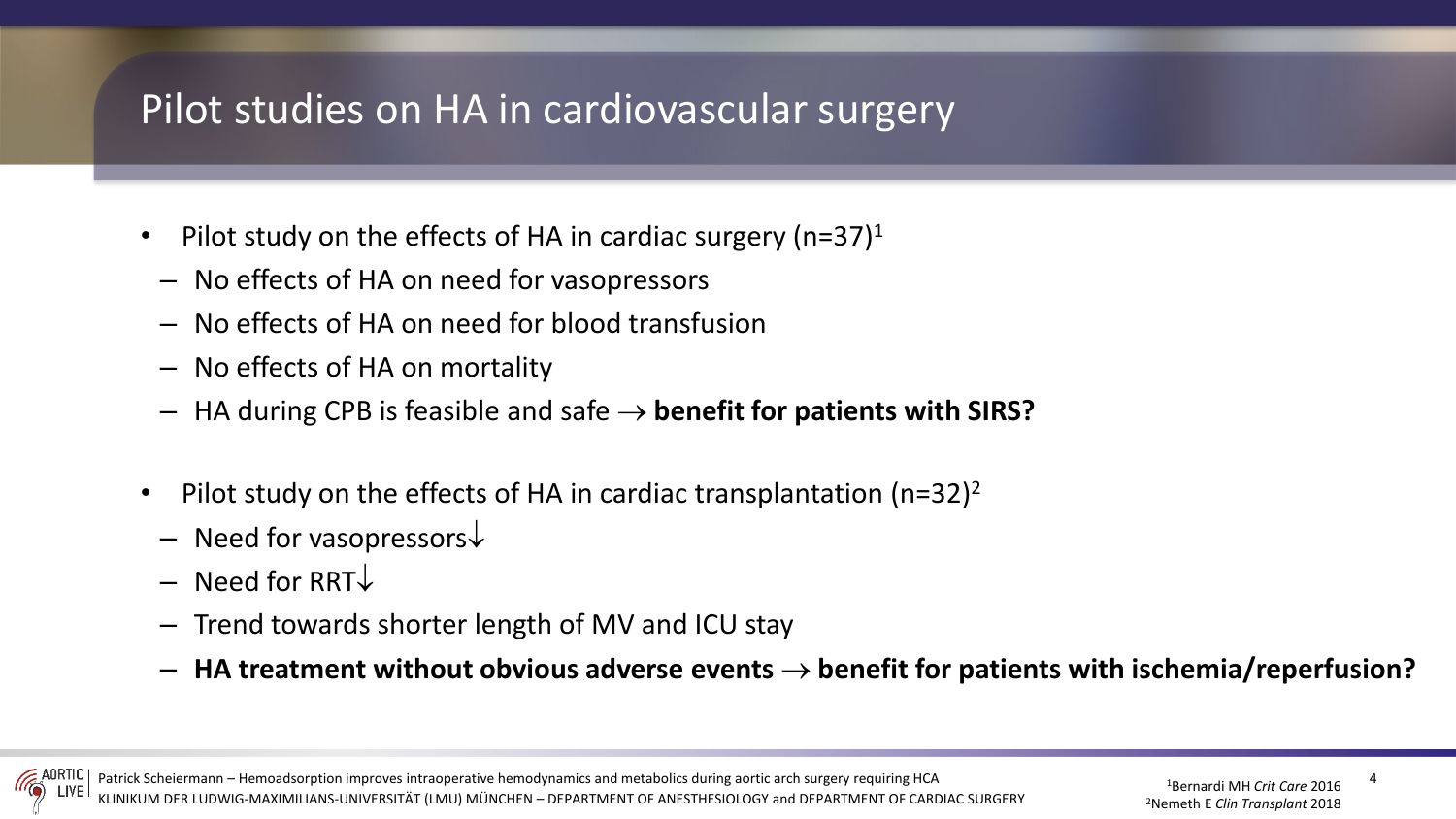### Study objective

- $\rightarrow$  Elucidate effects of HA on
- Intraoperative hemodynamics,
- Intraoperative metabolics,
- Intraoperative need for blood transfusion,
- Intraoperative regional cerebral  $SO_2$  (cSO<sub>2</sub>) using cerebral near-infrared spectroscopy (NIRS),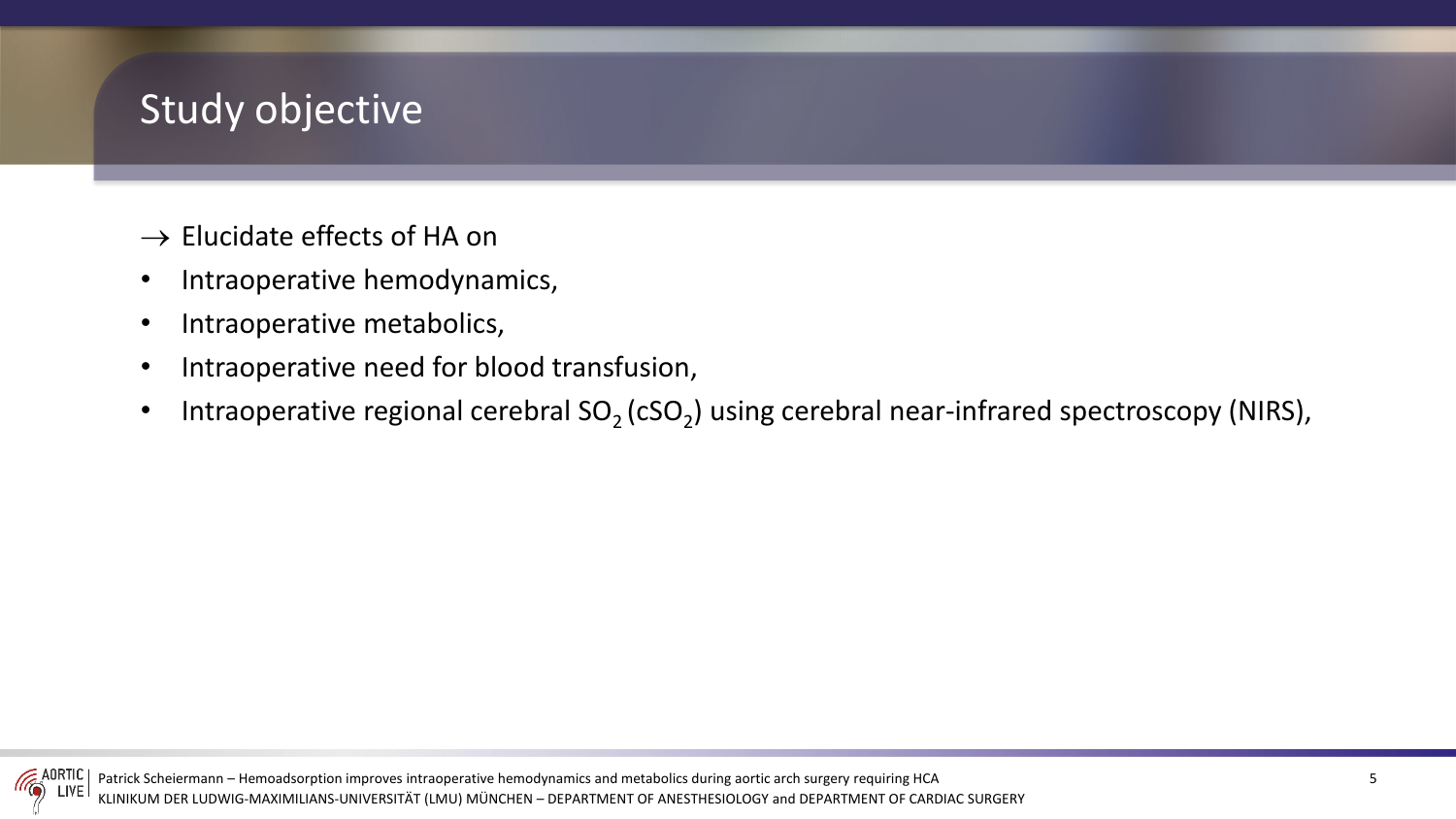## Assessment of cSO<sub>2</sub> using NIRS monitoring in (cardiac) surgery

- Effects of active NIRS monitoring on perioperative mortality uncertain in general surgery<sup>1</sup>
	- Systematic review, 15 studies, 1822 adult participants
- Impairment of intraoperative cerebral blood flow autoregulation (including NIRS monitoring) is not predictive of early POCD in elderly patients in non-cardiac surgery <sup>2</sup>
	- Prospective study, 82 patients
- NIRS monitoring is feasible and safe
- Reductions in regional  $cSO<sub>2</sub>$  during cardiac surgery may identify CPB cannula malposition (particularly in aortic surgery)3
	- Systematic review, 13 case reports, 28 observational studies, 2 RCTs
- (Preoperative) regional cSO<sub>2</sub> $\downarrow \rightarrow$  postoperative neurologic complications? (low level evidence)
- Regional  $cSO_2 \uparrow \rightarrow$  prevention of stroke/POCD? (insufficient data)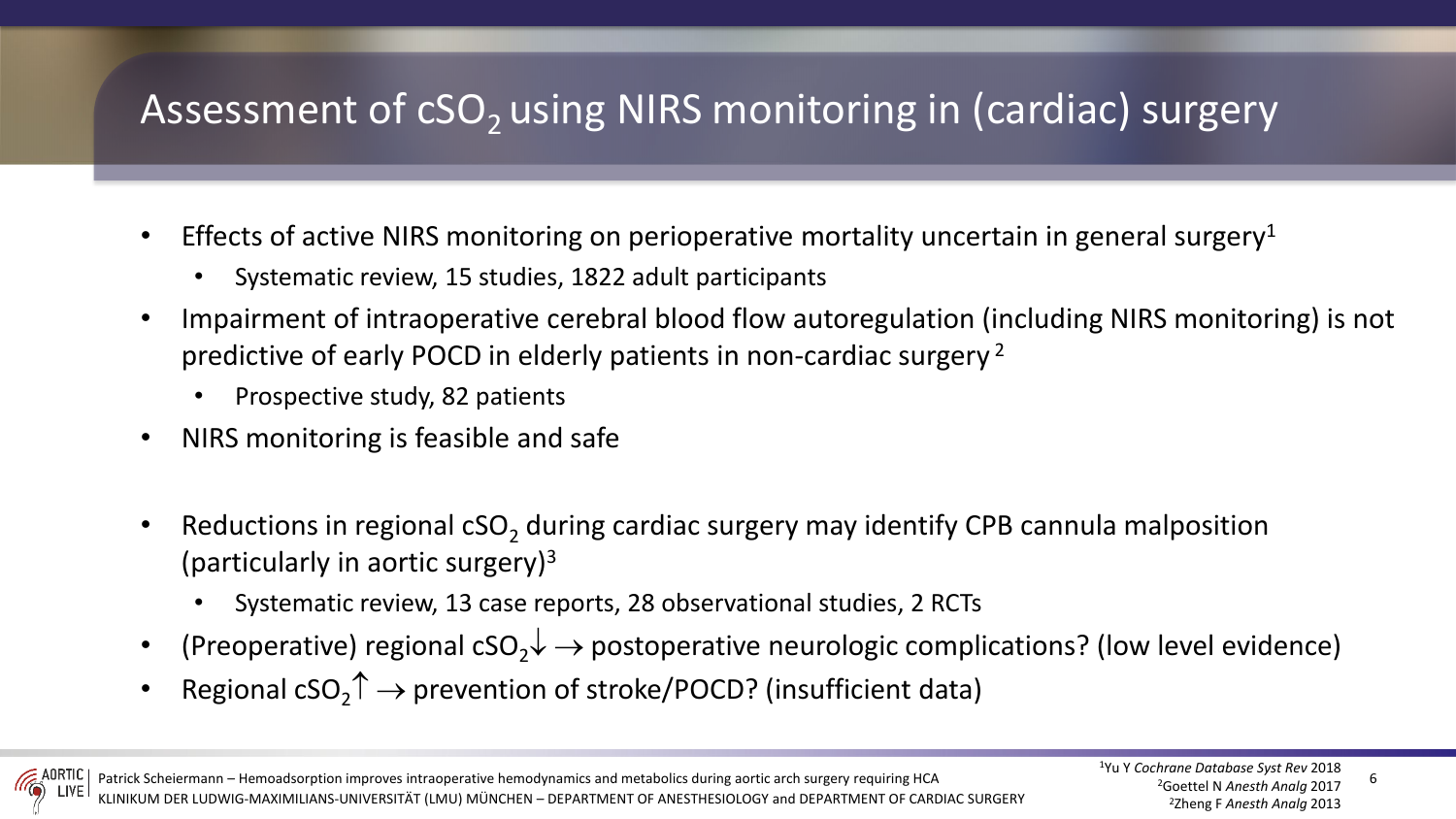### Study objective

- $\rightarrow$  Elucidate effects of HA on
- Intraoperative hemodynamics,
- Intraoperative metabolics,
- Intraoperative need for blood transfusion,
- Intraoperative regional cerebral  $SO<sub>2</sub>$  (cSO<sub>2</sub>) using cerebral near-infrared spectroscopy (NIRS),
- Postoperative outcome

in patients undergoing aortic arch surgery with HCA

- $\rightarrow$  ischemia/reperfusion injury
- $\rightarrow$  possible SIRS
- $\rightarrow$  potential benefit for HA?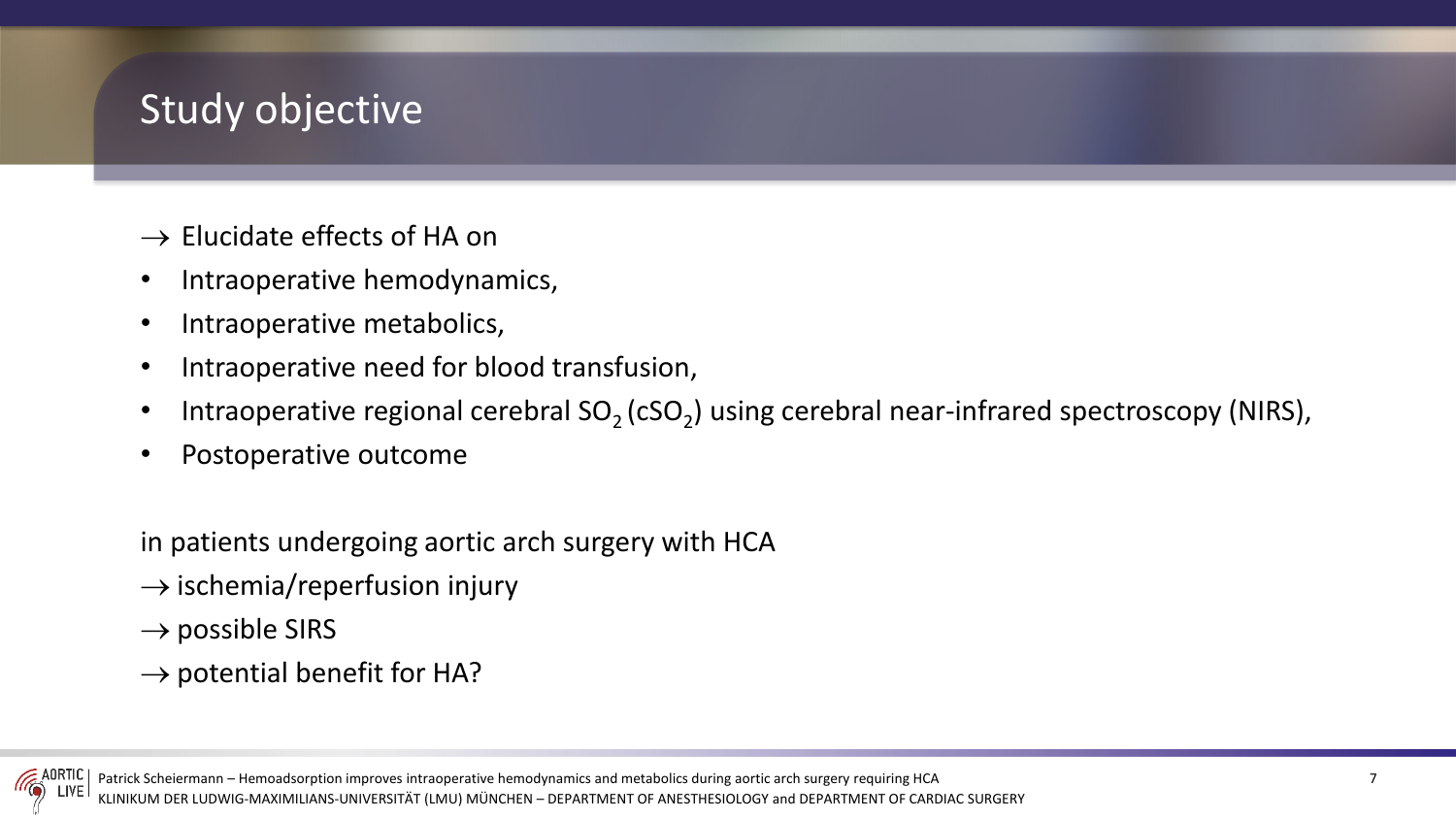### Patients / Methods

- Retrospective study at a single German aortic center (2013-2017)
- 780 consecutive patients undergoing aortic surgery with HCA (25-26°C) with adjunct SACP (22°C, 50-60 mmHg pressure control)<sup>1</sup>
- Propensity score matching (nearest neighbor, caliper 0.2) unaware of outcome parameters
	- $\rightarrow$  176 with HA (CytoSorb®, CytoSorbents GmbH, Berlin, Germany)
	- $\rightarrow$  168 pairs (n=336) matched with propensity score (Control/HA)
	- Subgroup: elective surgery of aortic aneurysm (87 with matching partners)
	- Subgroup: acute aortic syndrome (46 with matching partners)
- Student's t-test (mean±SD) or Mann-Whitney U (median, 25%/75% percentiles)
- Chi-square test or Fisher's exact test
- $\alpha$  error of 5% (p<0.05)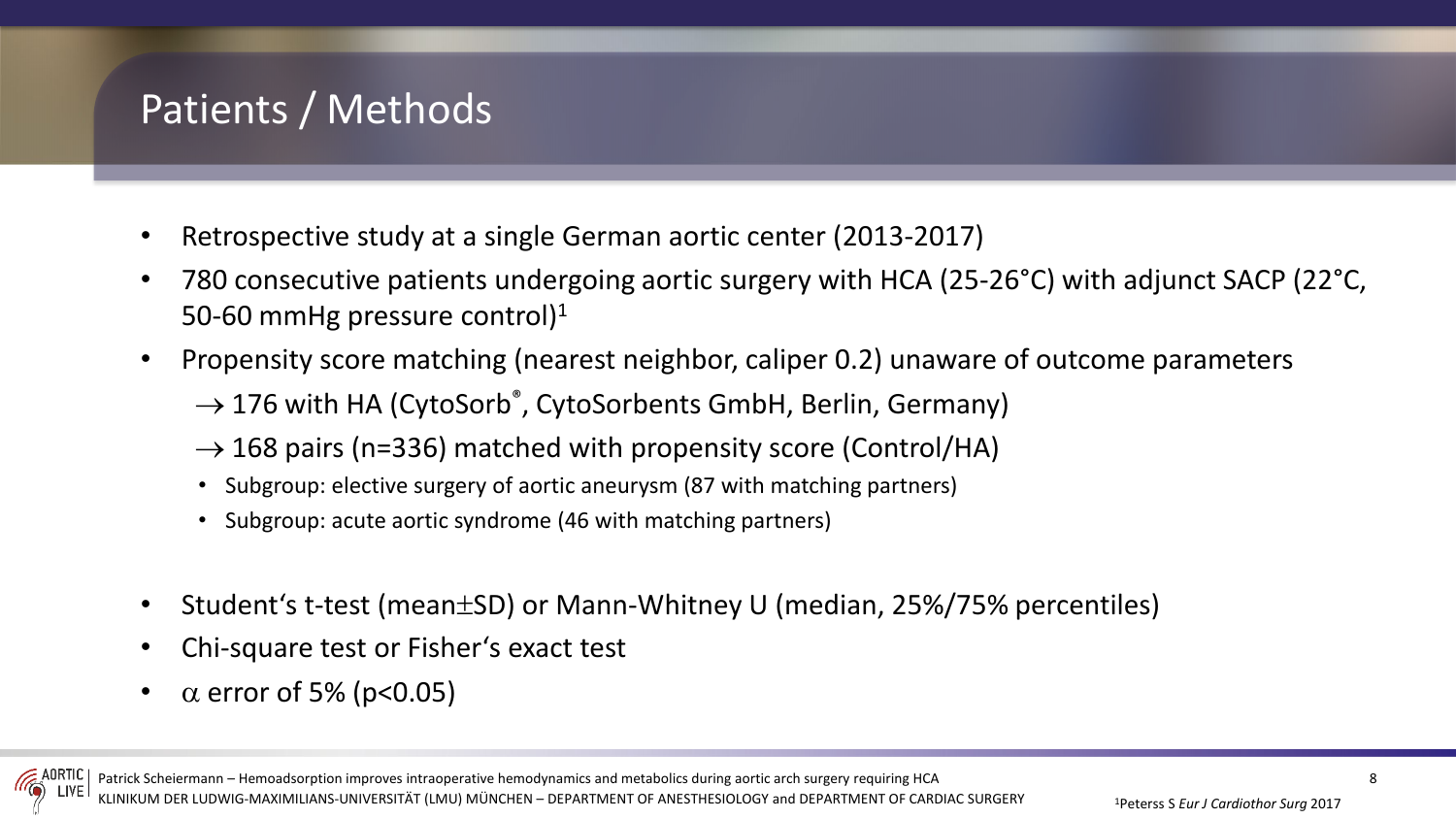### Propensity score matching

Total cohort



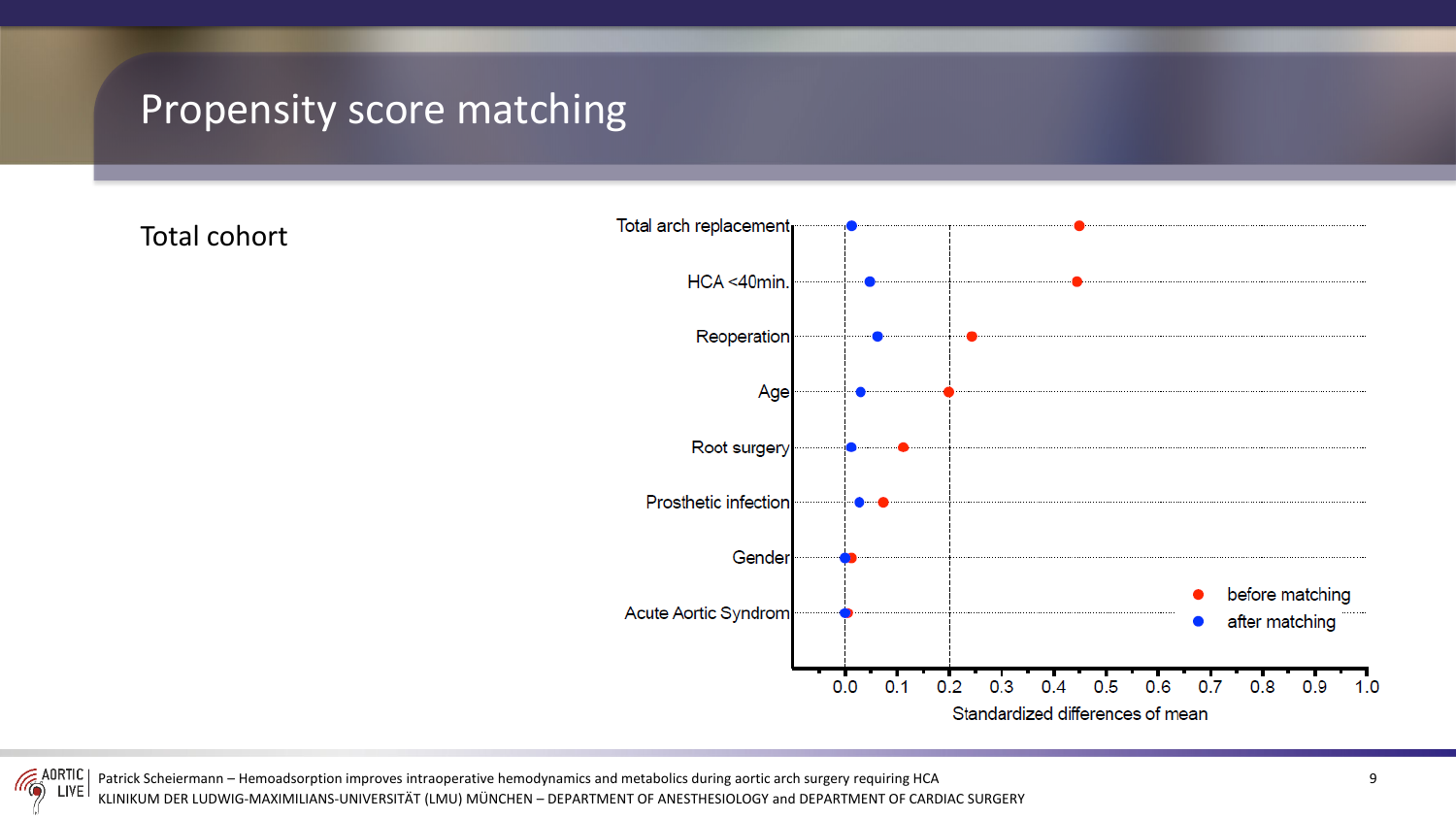### Intraoperative need for vasopressors

### Total cohort: norepinephrine [µg/kg/min]



| $0.016(0.008 - 0.028)$                               | $0.013(0.005 - 0.025)$ | 0.126 |
|------------------------------------------------------|------------------------|-------|
| $35(10.4\%)$                                         | $30(8.9\%)$            | 0.581 |
| $2.70 (\pm 3.35)$                                    | 1.44 $(\pm 0.83)$      | 0.039 |
| <b>Hemodynamic stability</b>                         |                        |       |
| 7.245 (7.192-7.282)                                  | 7.254 (7.208-7.294)    | 0.083 |
| 4.23 (2.95-6.87)                                     | $3.75(2.80 - 5.60)$    | 0.078 |
| 23 (13.7%)<br>$11(6.5\%)$<br>Less metabolic acidosis |                        | 0.045 |
|                                                      |                        |       |

n=336

Patrick Scheiermann – Hemoadsorption improves intraoperative hemodynamics and metabolics during aortic arch surgery requiring HCA

KLINIKUM DER LUDWIG-MAXIMILIANS-UNIVERSITÄT (LMU) MÜNCHEN – DEPARTMENT OF ANESTHESIOLOGY and DEPARTMENT OF CARDIAC SURGERY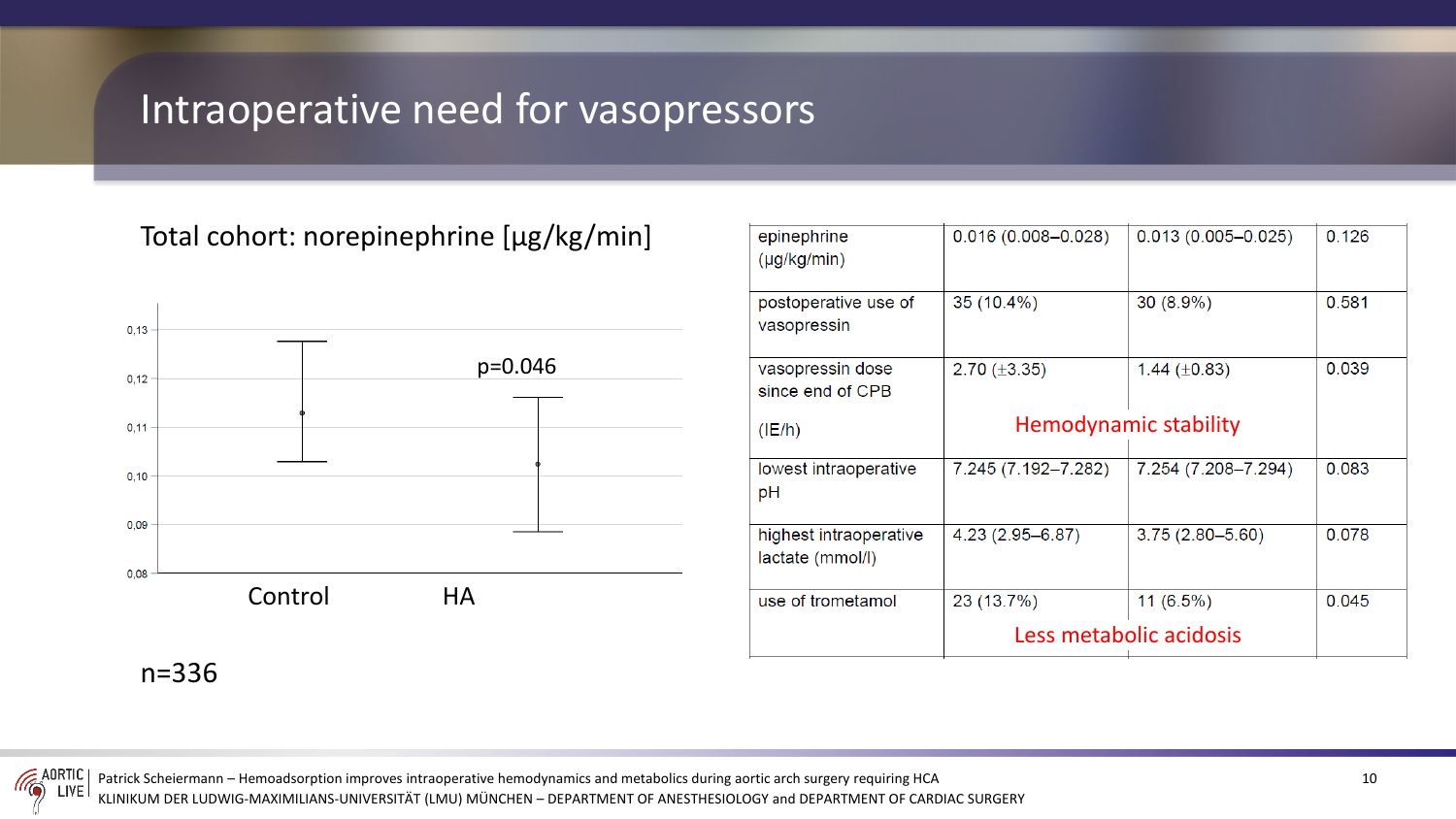### Intraoperative transfusion requirements

#### Total cohort

|                                          | Control          | <b>HA</b>              | р      |
|------------------------------------------|------------------|------------------------|--------|
| PRBC (ml)                                | 600 (0-1200)     | $300(0 - 900)$         | 0.0394 |
|                                          |                  | Less blood transfusion |        |
| FFP (ml)                                 | 1,500 (750-2250) | 750 (750-1500)         | 0.002  |
| prothrombin complex<br>concentrate (kIE) | $4.0(3.0 - 6.0)$ | $4.8(3.6 - 7.2)$       | 0.0013 |
| fibrinogen (g)                           | $4(4-8)$         | $4(4-6)$               | 0.113  |
| additional use of<br>tranexamic acid     | 55 (32.7%)       | 26 (15.5%)             | 0.0003 |

n=336

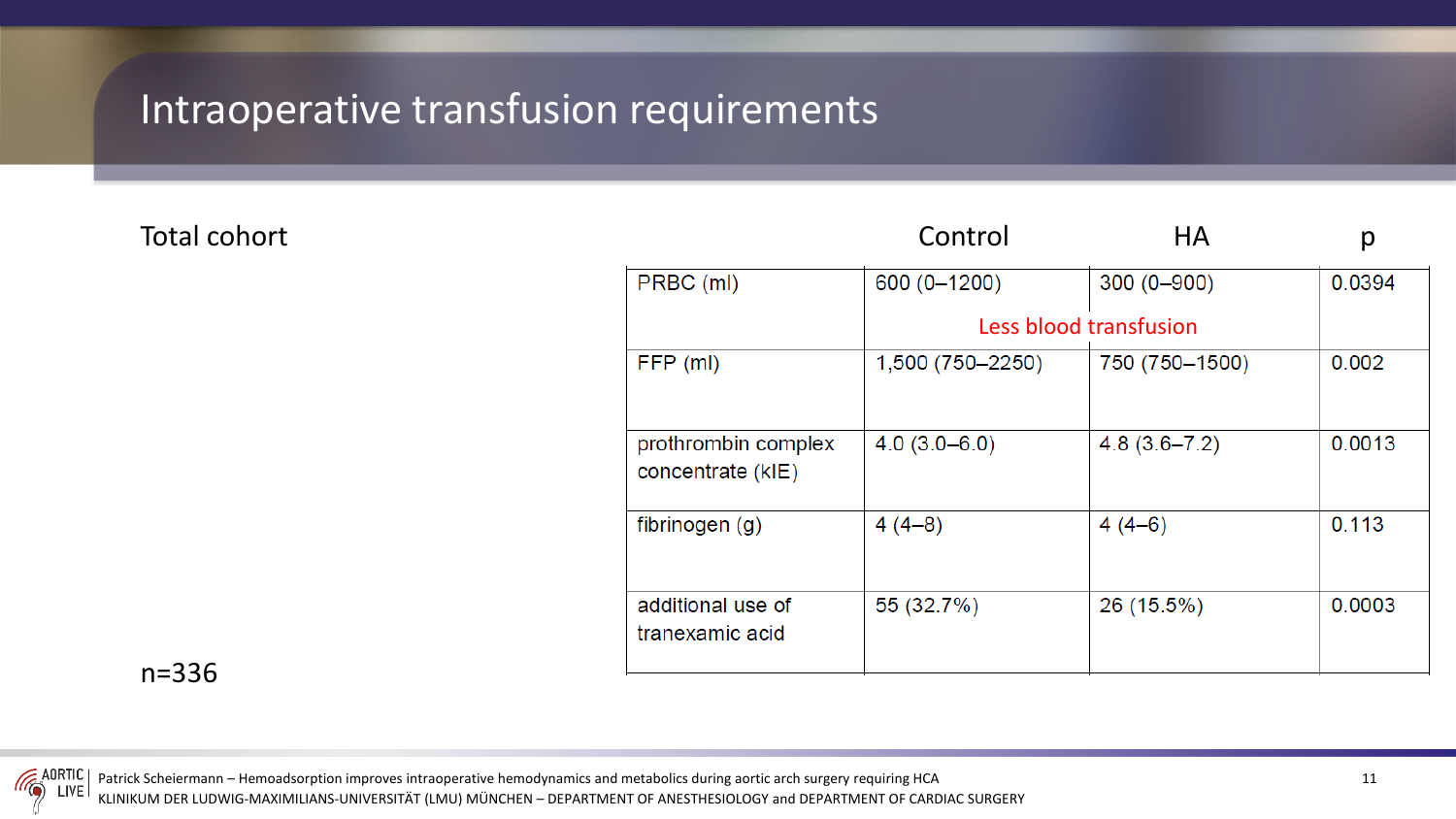### Perioperative mortality



 $\leq$  adrtic Patrick Scheiermann – Hemoadsorption improves intraoperative hemodynamics and metabolics during aortic arch surgery requiring HCA 12 LIVE

KLINIKUM DER LUDWIG-MAXIMILIANS-UNIVERSITÄT (LMU) MÜNCHEN – DEPARTMENT OF ANESTHESIOLOGY and DEPARTMENT OF CARDIAC SURGERY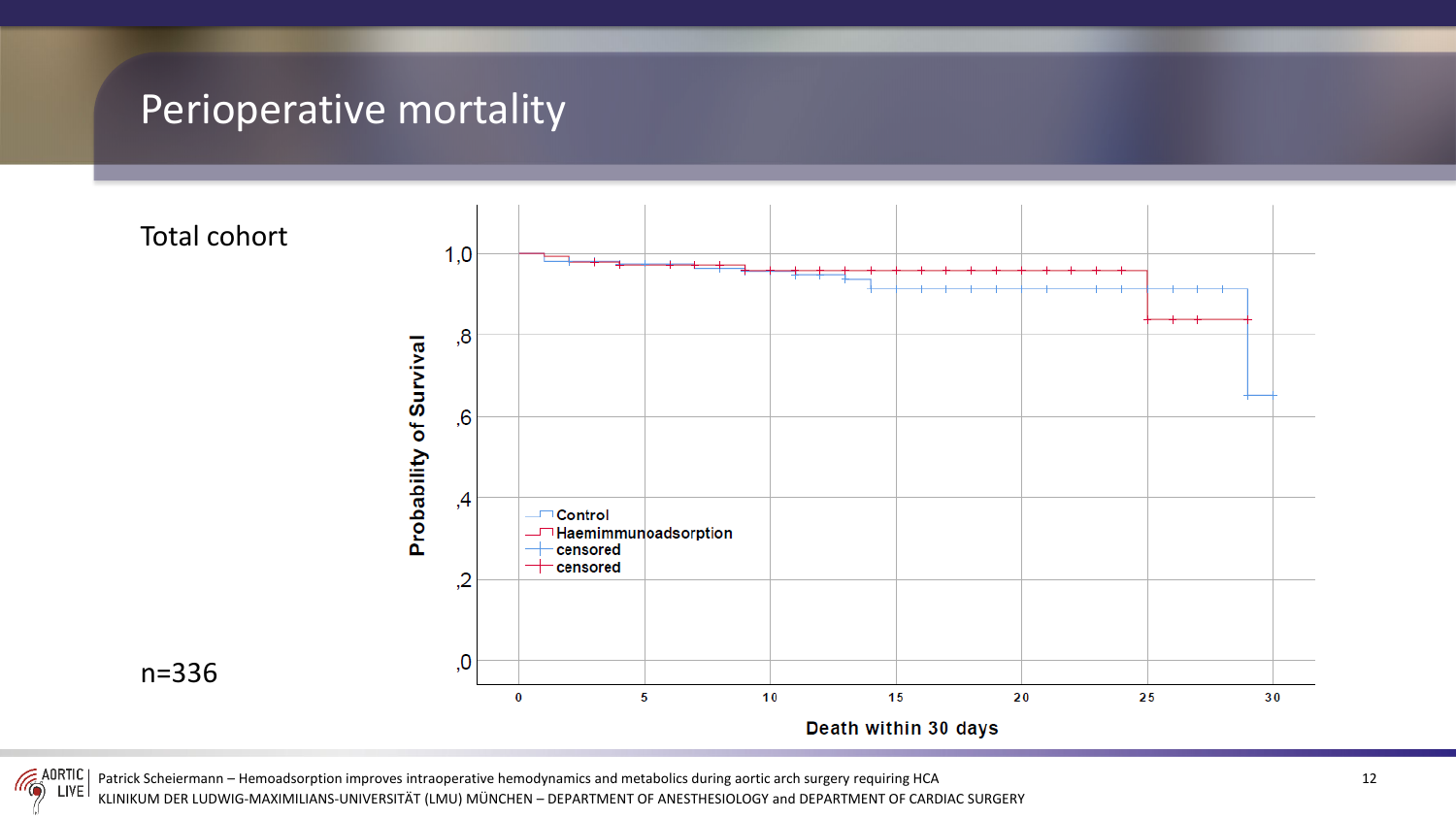### NIRS incidence

Total cohort: reduction <75% of baseline  $\rightarrow$  yes/no Control HA



n=336



Patrick Scheiermann – Hemoadsorption improves intraoperative hemodynamics and metabolics during aortic arch surgery requiring HCA KLINIKUM DER LUDWIG-MAXIMILIANS-UNIVERSITÄT (LMU) MÜNCHEN – DEPARTMENT OF ANESTHESIOLOGY and DEPARTMENT OF CARDIAC SURGERY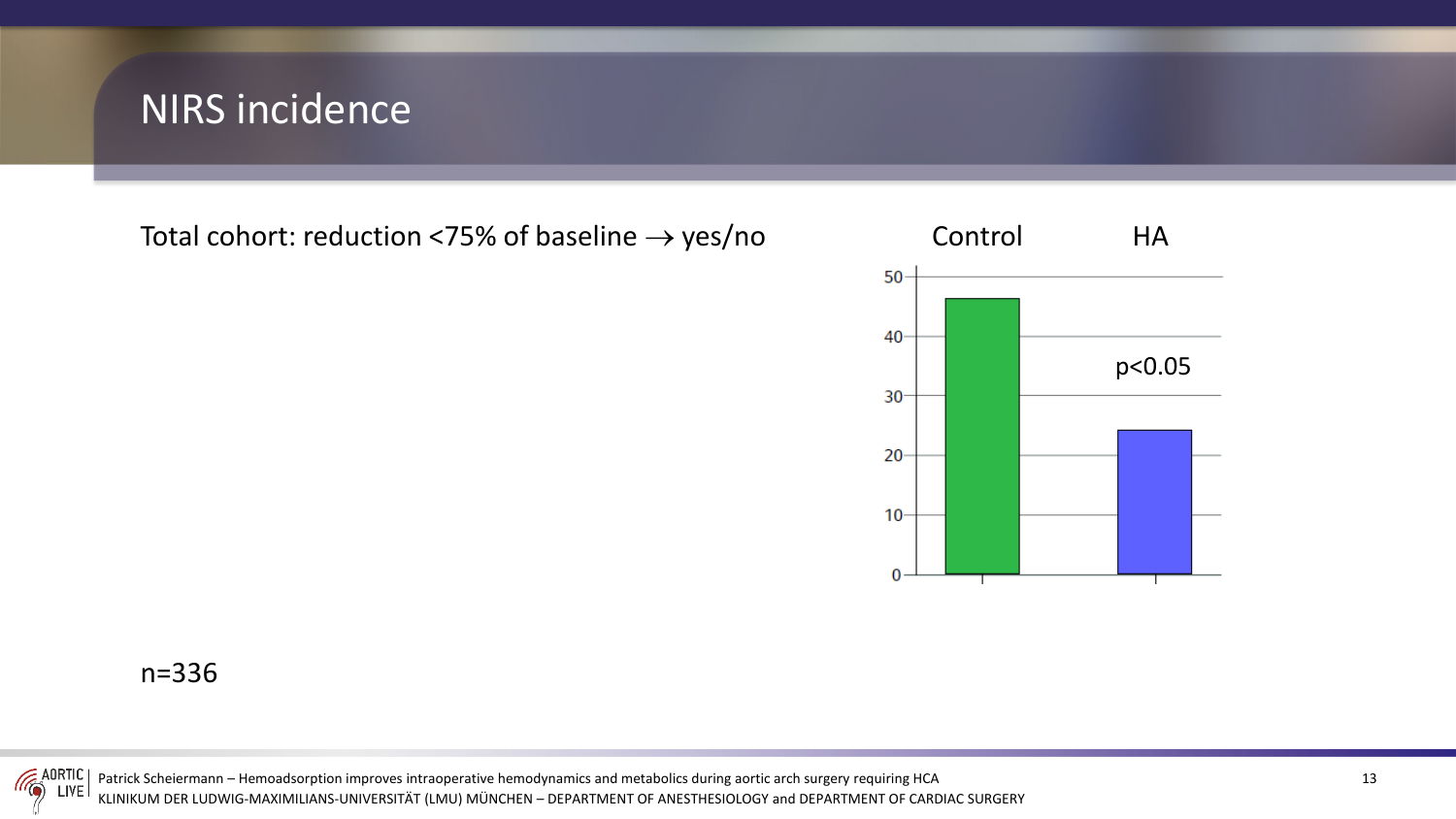### Subgroup analysis: Propensity score matching

#### elective aneurysms (n=174) acute aortic syndrome (n=92)

#### Root surgery HCA <40min HCA <40min Total arch replacement Total arch replacement Root surgery Age Age Gender Gender before matching before matching after matching after matching  $0.0$  $0.2$  $0.5$  $0.1$  $0.3$  $0.4$  $0.6$  $0.7$  $0.8$  $0.9$  1.0  $0.1$  $0.2$  $0.3$  $0.5$  $0.0$  $0.4$  $0.7$  $0.6$  $0.8$  $0.9$  $1.0$ Standardized differences of mean

Standardized differences of mean

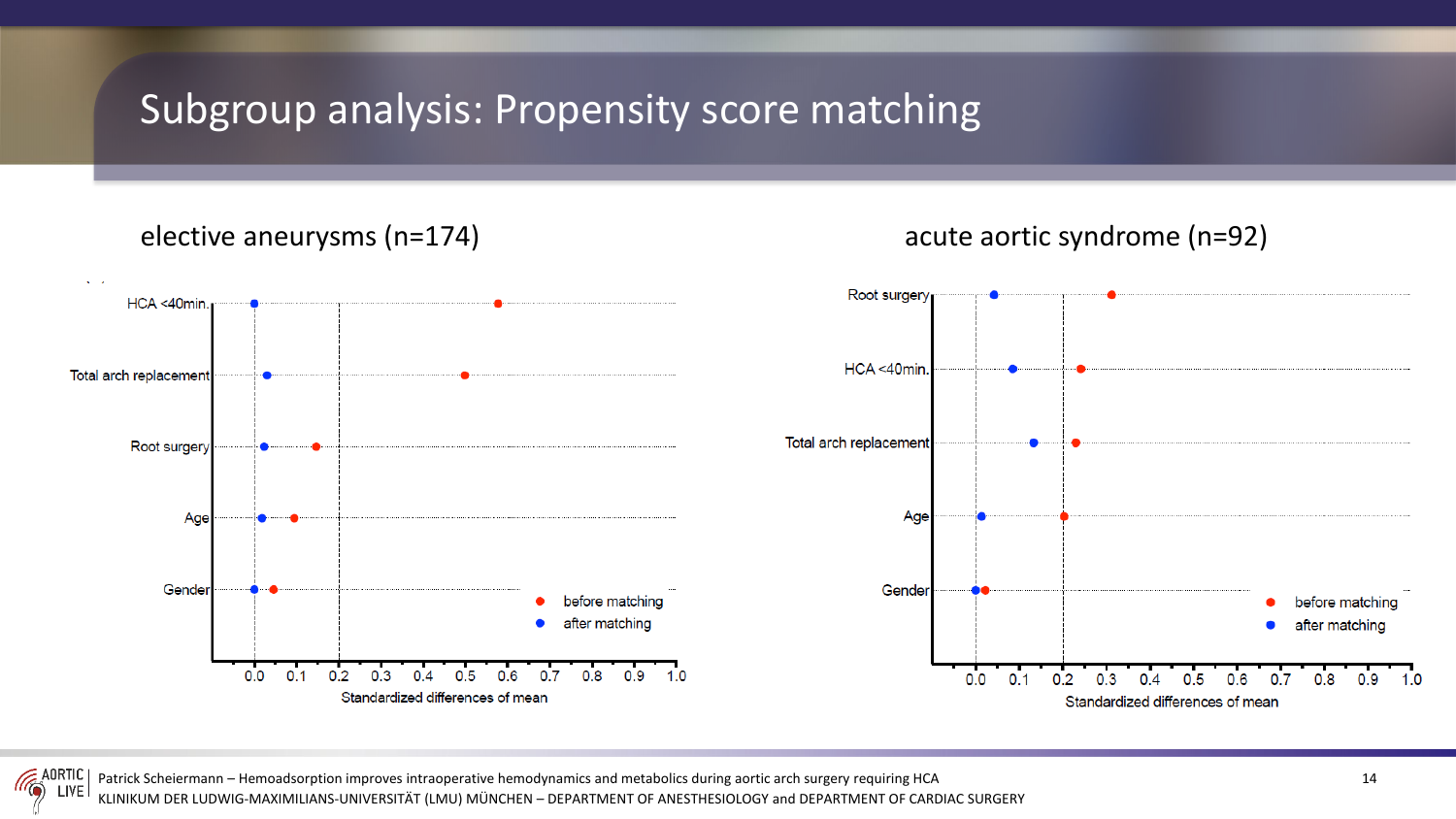### Subgroup analysis: intraoperative transfusion requirements

- Subgroup: elective surgery of aortic aneurysm (87 with matching partners)  $\rightarrow$  no effects of HA
- Subgroup: acute aortic syndrome (46 with matching partners)

|                                          | Control                | ΗA               | ρ     |
|------------------------------------------|------------------------|------------------|-------|
| PRBC (ml)                                | 1,200 (450-1500)       | 500 (188-1200)   | 0.035 |
|                                          | Less blood transfusion |                  |       |
| FFP (ml)                                 | 1,500 (750-2250)       | 1,125 (750-1500) | 0.015 |
| prothrombin complex<br>concentrate (kIE) | $6.2(4.1 - 7.2)$       | $5.9(4.8 - 7.2)$ | 0.859 |
| fibrinogen $(g)$                         | $6.0(6.0-8.5)$         | $6.0(4.0 - 6.0)$ | 0.009 |



KLINIKUM DER LUDWIG-MAXIMILIANS-UNIVERSITÄT (LMU) MÜNCHEN – DEPARTMENT OF ANESTHESIOLOGY and DEPARTMENT OF CARDIAC SURGERY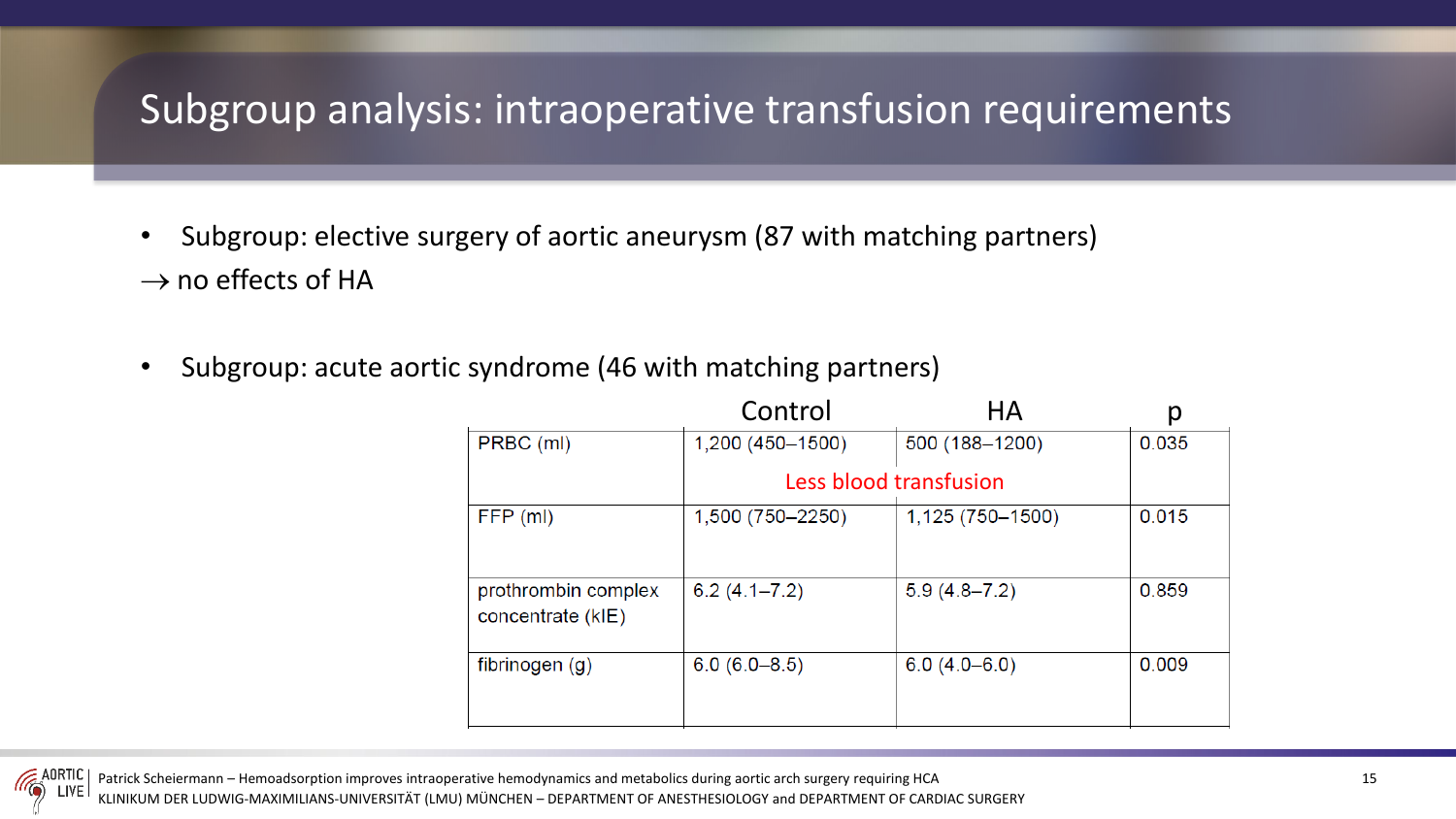### Conclusion / Perspective

- In aortic surgery under HCA with SACP, HA...
- … provides hemodynamic stability (need for norepinephrine↓, vasopressin↓)
- ... attenuates metabolic acidosis (need for trometamol↓)
- … reduces blood transfusion (need for packed RBC $\downarrow$ /FFP $\downarrow$ , need for additional tranexamic acid $\downarrow$ )
- … increases the use of prothrombin complex concentrate
- … may improve cerebral oxygenation (episodes of NIRS <75% of baseline↓)
- … provides benefit in the subgroup of patients with acute aortic syndrome (need for packed RBC $\downarrow$ )
- … provides no benefit in the subgroup of patients with elective surgery of aortic aneurysm (no SIRS?)
- $\rightarrow$  HA should be performed in aortic surgery under HCA (especially if prolonged HCA is expected)
- $\rightarrow$  Effects of HA should be analyzed prospectively in multicenter studies in "inflammatory" subgroups (endocarditis, reoperations)

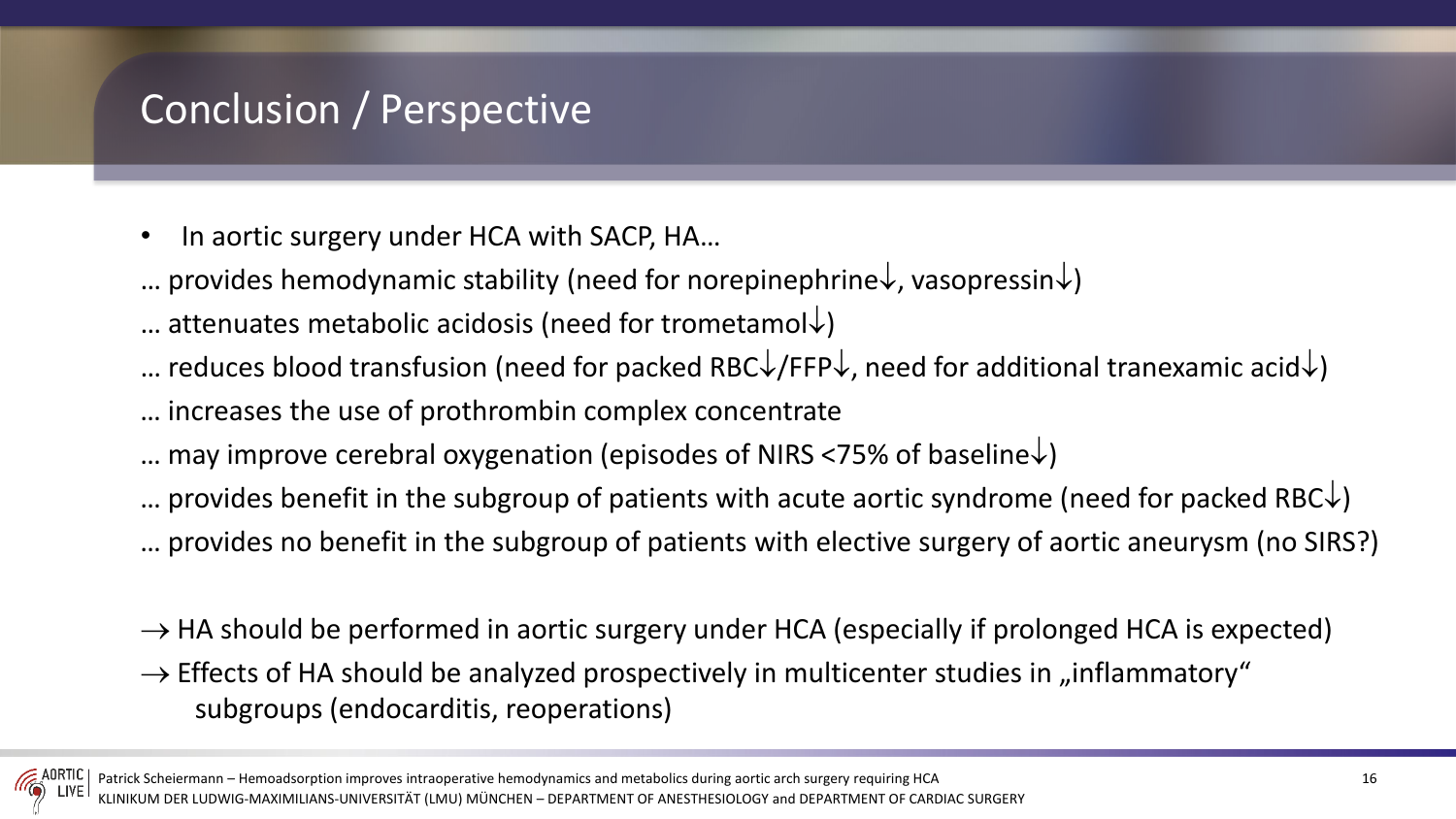### Thank you for your attention!

Patrick Scheiermann, MD, PhD Sven Peterss, MD patrick.scheiermann@lmu.de sven.peterss@med.lmu.de +49-89-4400-1681103 +49-89-4400-711410

Department of Anesthesiology Department of Cardiac Surgery

University Hospital, Ludwig-Maximilians-University (LMU) Munich Grosshadern Campus, Marchioninistr. 15, 81377 Munich, Germany